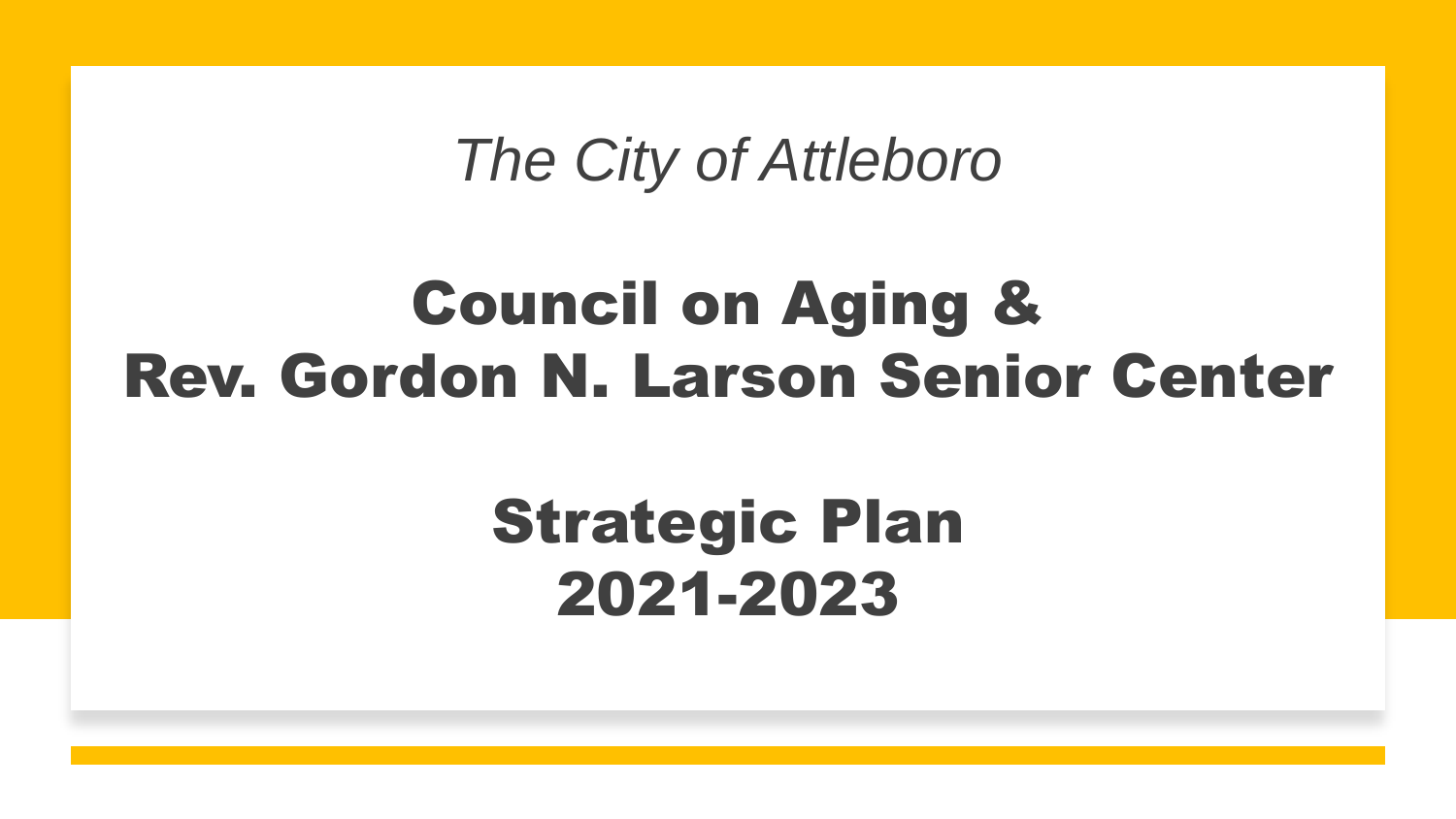

#### **Council On Aging Department**

The Attleboro Council on Aging is a multi-faceted Elder Service Department which services the needs of all elders, age 60 and over. We also assist families of elders in matters regarding any elder issue.

#### **Our Mission & Purpose**

As a department of the city of Attleboro, the Council on Aging is dedicated to enabling older residents of Attleboro (60 and over) to live independently and with dignity within our community. This is done through a wide spectrum of informational, recreational, volunteer and service programs offered by the Council on Aging.

#### **Senior Center**

We invite seniors and their families to visit the Attleboro Senior Center at 25 South Main Street, home of the Council on Aging, and discover the many programs and services we offer that can enrich the lives of our or older citizens, neighbors and friends.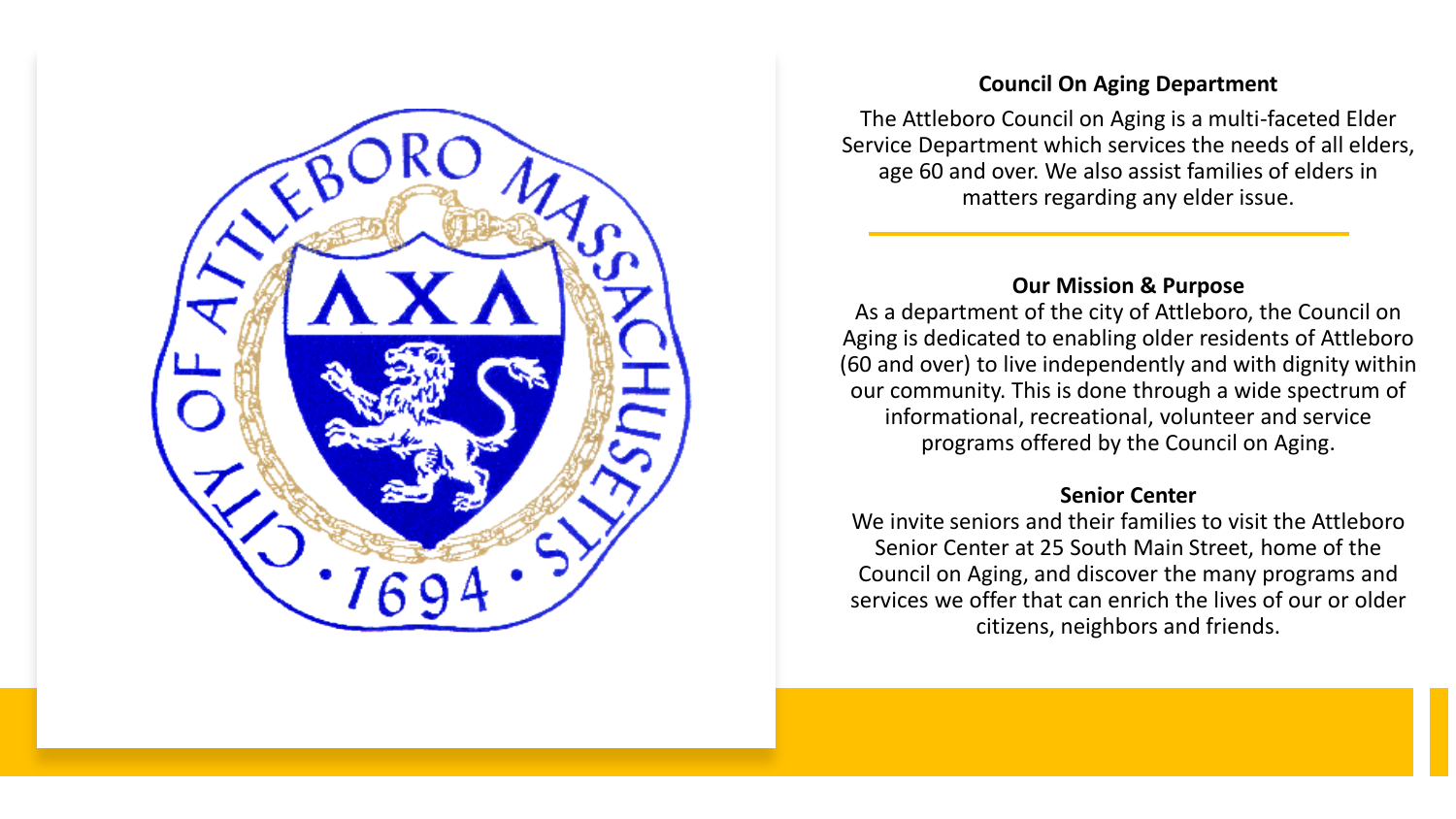

### **Strategic Planning Process**

In September 2020, The Attleboro Council on Aging Board of Directors and Executive Director embarked on a comprehensive, agency-wide strategic planning process with the intention of engaging the organization's broad array of stakeholders in a thoughtful discussion of the organization's strengths, challenges, and future opportunities. These data were collected through a comprehensive report conducted the prior year by The Center for Social and Demographic Research on Aging - Gerontology Institute at John W. McCormack Graduate School of Policy & Global Studies of the University of Massachusetts; focus groups with community stakeholders; and a Board retreat. The data collected informed the decisions made at the Board retreat, and ultimately shaped the strategic direction of the organization for the next three years. The Strategic Planning process was facilitated by Amanda Blount, a nonprofit management consultant who also serves as Director of The Literacy Center in Attleboro, MA.

#### **Implementation of the Strategic Plan**

The Board of Directors will provide oversight to the Strategic Goals as outlined in this plan. The Board may assign committees and/or staff to track individual goals, as necessary and appropriate. A dashboard will be provided to the Board of Directors by the Executive Director at regular intervals which will report on the overall progress toward each goal, and a discussion of what is working (or not working), as well as recommend changes or additions to the Plan. The Board of Directors reserves the right to amend this Plan as needed throughout the three year implementation timeframe.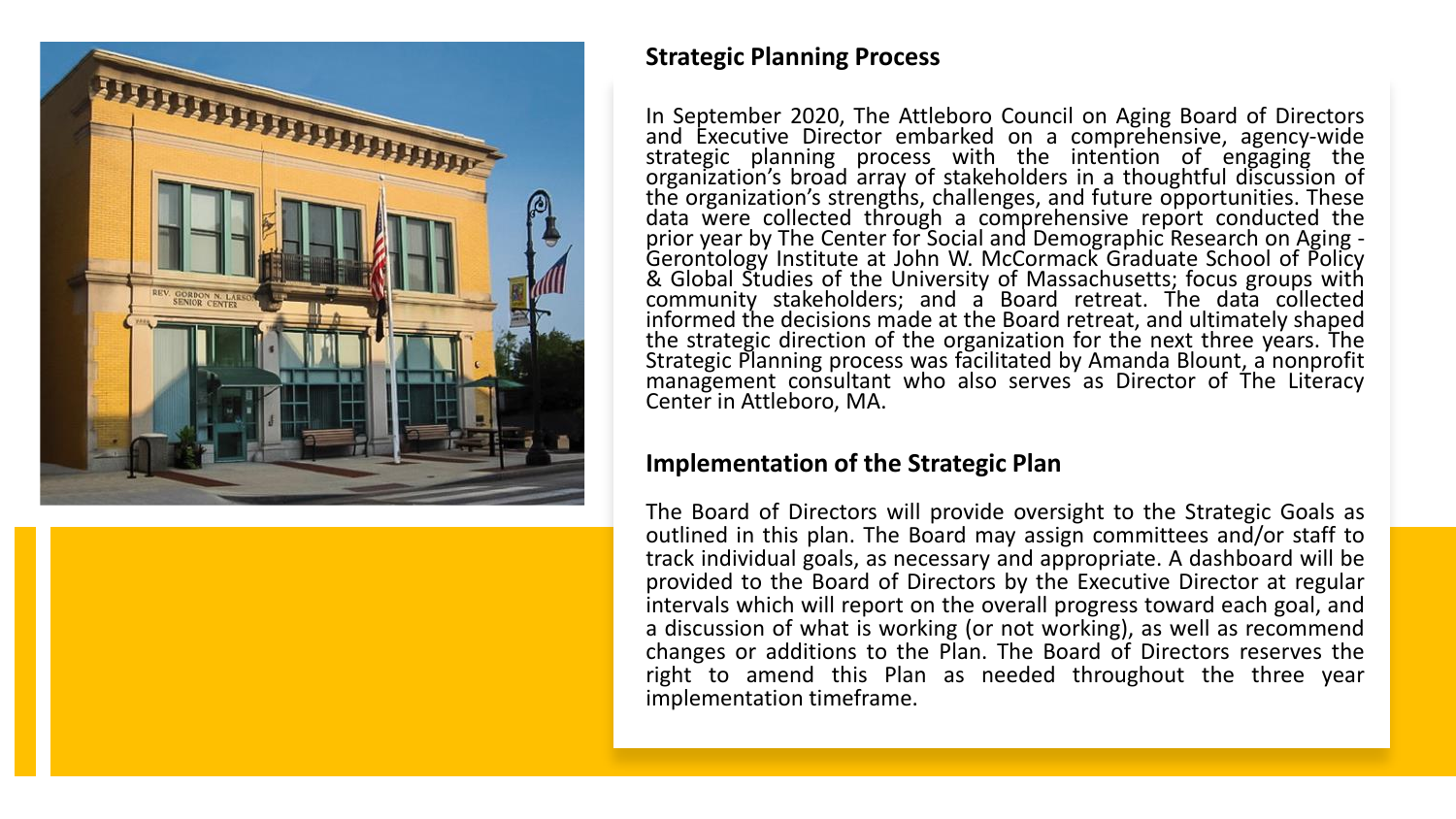# **OUR GOALS AND STRATEGIES**

| <b>GOAL ONE</b>                                                                                                          | <b>GOAL TWO</b>                                                                                                                                                  | <b>GOAL THREE</b>                                                                                                                                                                                                          | <b>GOAL FOUR</b>                                                                                                                                                                              | <b>GOAL FIVE</b>                                                                                                                                                                      |
|--------------------------------------------------------------------------------------------------------------------------|------------------------------------------------------------------------------------------------------------------------------------------------------------------|----------------------------------------------------------------------------------------------------------------------------------------------------------------------------------------------------------------------------|-----------------------------------------------------------------------------------------------------------------------------------------------------------------------------------------------|---------------------------------------------------------------------------------------------------------------------------------------------------------------------------------------|
| <b>Equitable Access</b>                                                                                                  | <b>Sustainable Resources</b>                                                                                                                                     | <b>Community</b><br><b>Engagement</b>                                                                                                                                                                                      | <b>Exceptional</b><br>Programming                                                                                                                                                             | <b>Empowered</b><br>Leadership                                                                                                                                                        |
| Ensure that all seniors in the<br>Attleboro community have<br>access to the Senior Center<br>and COA programs & services | Identify and secure the<br>necessary resources of<br>funding, people, and<br>infrastructure needed to<br>provide high quality<br>programming to the<br>community | <b>Expand awareness and build</b><br>opportunities for seniors in<br>the community by forging<br>meaningful partnerships with<br>other service providers, and<br>by engaging the community<br>on issues affecting seniors. | Provide the senior community<br>with high quality<br>programming that aims to<br>improve quality of life, reduce<br>financial distress, decrease<br>isolation and improve health<br>outcomes. | Attract, develop, retain and<br>provide support for highly<br>qualified employees and<br>volunteers who are<br>committed to the continuous<br>improvement of programs and<br>services |

*Key Performance Measures will be established for all goals and strategies to monitor and report progress.*

| <b>Strategies Aligned to</b>                                                                                                                                                                                                                                                                           | <b>Strategies Aligned to</b>                                                                                                                                                                                                                                                                                    | <b>Strategies Aligned to</b>                                                                                                                                                                                                                                                                                                           | <b>Strategies Aligned to</b>                                                                                                                                                                                                                                                   | <b>Strategies Aligned to</b>                                                                                                                                                                                                                                                                                                                               |
|--------------------------------------------------------------------------------------------------------------------------------------------------------------------------------------------------------------------------------------------------------------------------------------------------------|-----------------------------------------------------------------------------------------------------------------------------------------------------------------------------------------------------------------------------------------------------------------------------------------------------------------|----------------------------------------------------------------------------------------------------------------------------------------------------------------------------------------------------------------------------------------------------------------------------------------------------------------------------------------|--------------------------------------------------------------------------------------------------------------------------------------------------------------------------------------------------------------------------------------------------------------------------------|------------------------------------------------------------------------------------------------------------------------------------------------------------------------------------------------------------------------------------------------------------------------------------------------------------------------------------------------------------|
| <b>Goal One</b>                                                                                                                                                                                                                                                                                        | <b>Goal Two</b>                                                                                                                                                                                                                                                                                                 | <b>Goal Three</b>                                                                                                                                                                                                                                                                                                                      | <b>Goal Four</b>                                                                                                                                                                                                                                                               | <b>Goal Five</b>                                                                                                                                                                                                                                                                                                                                           |
| Expand transportation options<br>for seniors to get to/from<br>Center and critical services in<br>the community<br>Identify new options for<br>parking at the Senior Center<br>Improved physical plant<br>Conduct outreach to<br>homebound seniors<br>Improve tech for remote<br>access to programming | Develop and maintain a<br>regular advocacy agenda to<br>present to the City Council and<br>to the City budget team<br>Build capacity for grant writing<br>and resource development<br>with staff and volunteers<br>Work with City officials to<br>$\sim$<br>identify & secure new location<br>for senior center | Develop partnerships/ "aging<br>well" community of practice<br>Educating the community to<br>increase engagement around<br>issues affecting seniors<br>Redevelop the brand and<br>$\sim$<br>establish the Center as a<br>resource for all seniors<br>Identify mechanisms to<br>advocate on behalf of senior<br>housing & medical needs | Conduct evaluation of existing<br>programs and establish areas<br>for expansion or improvement<br>Look to other communities for<br>programming ideas<br>Utilize community assessment<br>to establish need for new<br>programs<br>Create opportunities for<br>lifelong learning | - Hire a qualified candidate to<br>replace outgoing director<br>- Provide highly qualified support<br>staff to the Director<br>- Ensure leadership have the<br>resources needed to excel<br>- Recruit volunteers to fill<br>identified gaps in staff capacity<br>- Recruit and retain a diverse<br>Board that lend expertise to the<br>needs of the Center |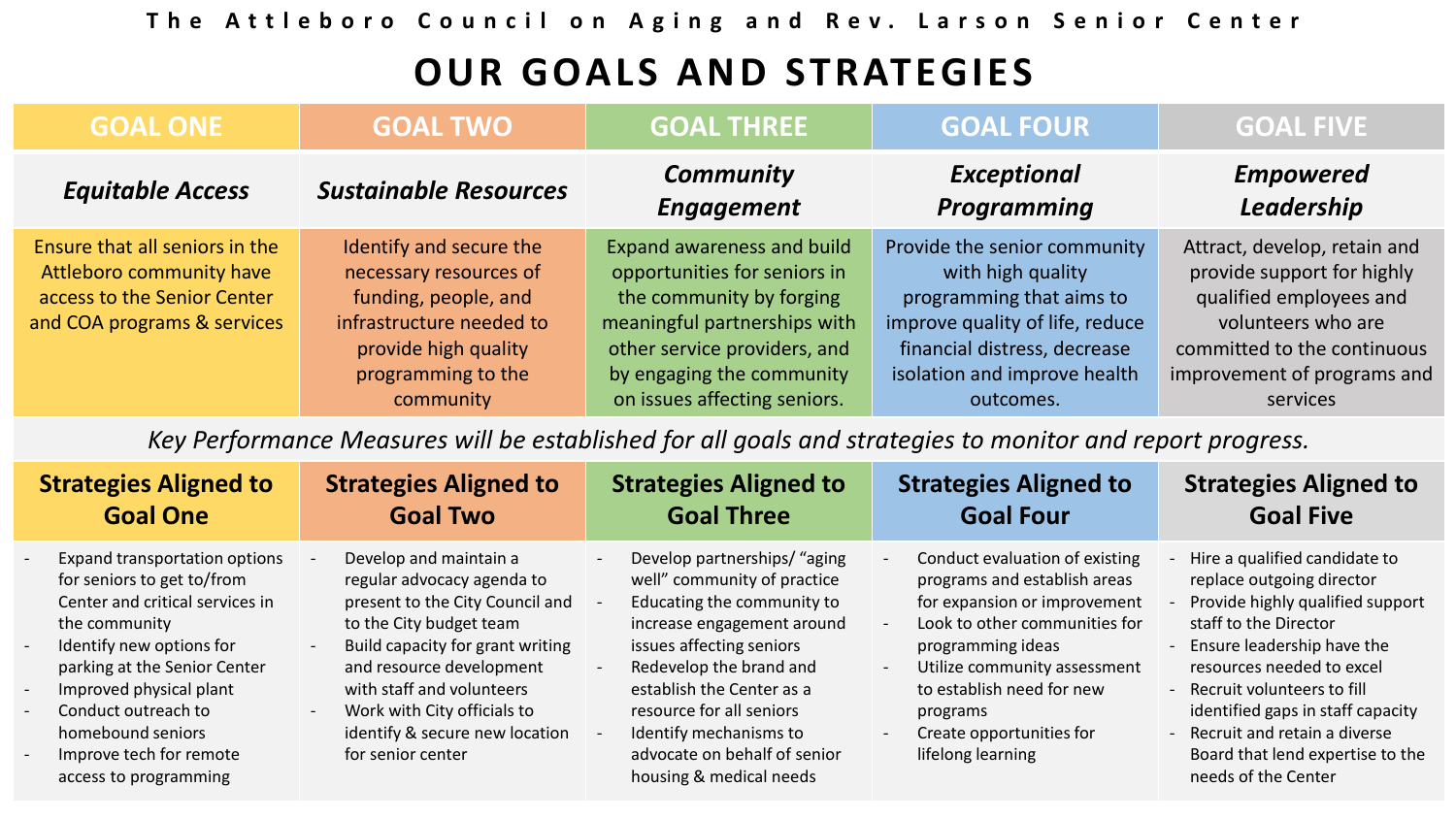|                                                                                | <b>GOAL ONE</b>                                                                                                                                                                                               | <b>GOAL TWO</b>                                                                                                                                                                                          | <b>GOAL THREE</b>                                                                                                                                                                                                                                                                                            | <b>GOAL FOUR</b>                                                                                                                                                                                                                                                                  | <b>GOAL FIVE</b>                                                                                                                                                                   |
|--------------------------------------------------------------------------------|---------------------------------------------------------------------------------------------------------------------------------------------------------------------------------------------------------------|----------------------------------------------------------------------------------------------------------------------------------------------------------------------------------------------------------|--------------------------------------------------------------------------------------------------------------------------------------------------------------------------------------------------------------------------------------------------------------------------------------------------------------|-----------------------------------------------------------------------------------------------------------------------------------------------------------------------------------------------------------------------------------------------------------------------------------|------------------------------------------------------------------------------------------------------------------------------------------------------------------------------------|
|                                                                                | <b>Equitable Access</b>                                                                                                                                                                                       | <b>Sustainable</b><br><b>Resources</b>                                                                                                                                                                   | <b>Community</b><br><b>Engagement</b>                                                                                                                                                                                                                                                                        | <b>Exceptional</b><br>Programming                                                                                                                                                                                                                                                 | <b>Empowered</b><br>Leadership                                                                                                                                                     |
|                                                                                | <b>Strategies Aligned to Goal One</b>                                                                                                                                                                         | <b>Strategies Aligned to Goal Two</b>                                                                                                                                                                    | <b>Strategies Aligned to Goal Three</b>                                                                                                                                                                                                                                                                      | <b>Strategies Aligned to Goal Four</b>                                                                                                                                                                                                                                            | <b>Strategies Aligned to Goal Five</b>                                                                                                                                             |
| <b>Board and Advisory groups:</b><br>and Legislative<br>Priorities<br>Advocacy | <b>Expand transportation</b><br>options for seniors to get<br>to/from Center and critical<br>services in the community<br>Identify new options for<br>parking at the Senior Center<br>Improved physical plant | Develop and maintain a<br>regular advocacy agenda to<br>present to the City Council<br>and to the City budget team<br>Work with City officials to<br>identify & secure new<br>location for senior center | Advocate on behalf of senior<br>housing needs and housing<br>programs, development and<br>incentives<br>Advocate on behalf of senior<br>medical needs and build<br>public/private partnerships<br>with Sturdy, etc. with<br>particular focus on issues of<br>dementia                                        | Advocate for increased<br>budget for programming for<br>seniors, including additional<br>staff as needed                                                                                                                                                                          | Hire a qualified candidate to<br>replace outgoing director<br>Provide highly qualified<br>support staff to the Director<br>Ensure leadership have the<br>resources needed to excel |
| and<br><b>Outreach Priorities</b><br>Staff: Programming                        | Conduct outreach to<br>homebound seniors<br>Improve tech for remote<br>access to programming                                                                                                                  | Build capacity for grant<br>writing and resource<br>development with staff and<br>volunteers                                                                                                             | Develop partnerships/<br>"aging well" community of<br>practice<br>Plan campaigns to educate<br>the community to increase<br>engagement around issues<br>affecting seniors in<br>alignment with legislative<br>priorities<br>Redevelop the brand and<br>establish the Center as a<br>resource for all seniors | Conduct evaluation of<br>existing programs and<br>establish areas for expansion<br>or improvement<br>Look to other communities<br>for programming ideas<br>Utilize community<br>assessment to establish<br>need for new programs<br>Create opportunities for<br>lifelong learning | Recruit volunteers to fill<br>identified gaps in staff capacity<br>Recruit and retain a diverse<br>Board that lend expertise to<br>the needs of the Center                         |